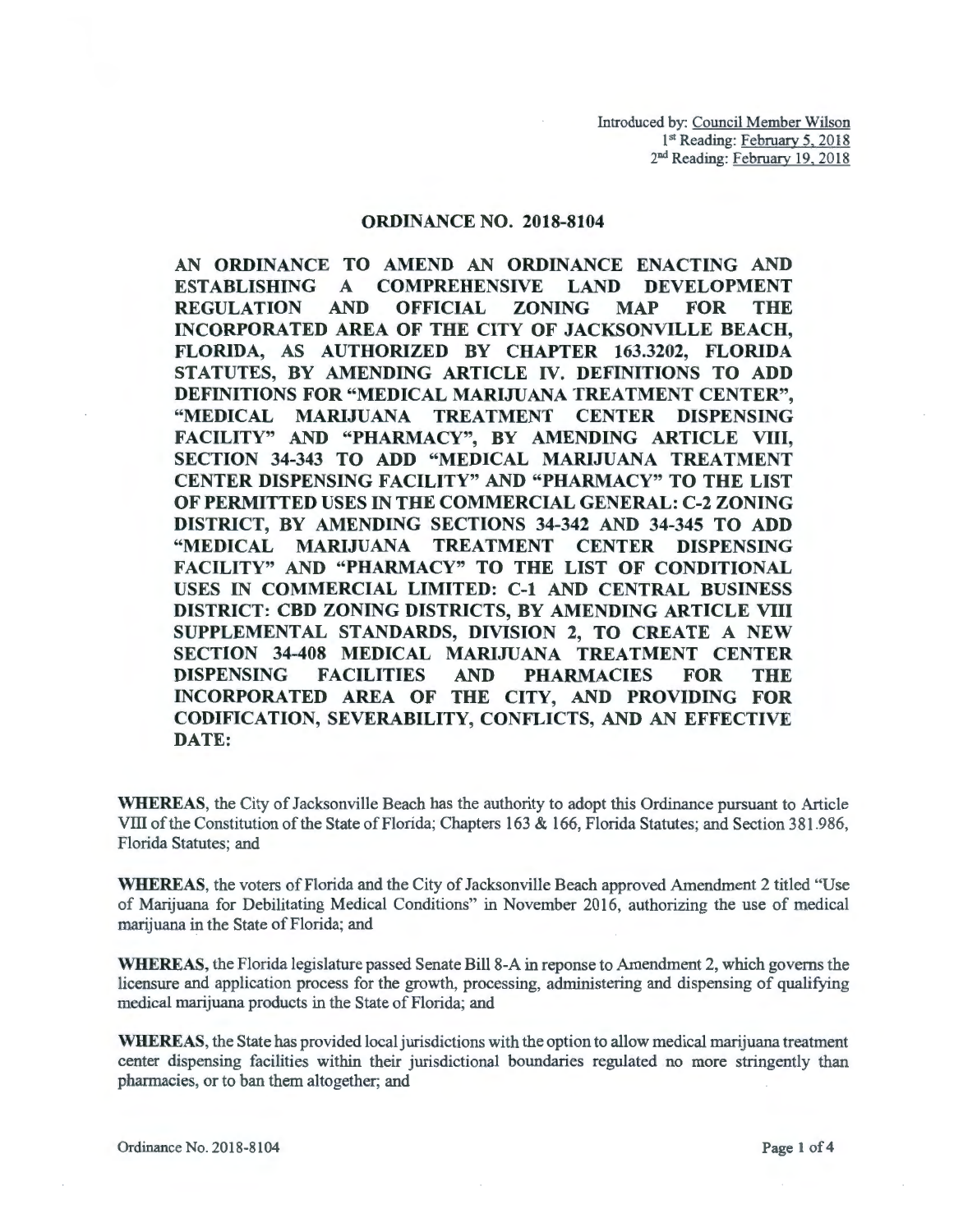**WHEREAS,** the City has conducted public meetings regarding Medical Marijuana Treatment Center Dispensing Facilities before the Planning Commission and the City Council where residents and interested persons were given an opportunity to be heard; and

**WHEREAS,** the City recognizes the desire of its voters to have access to medical marijuana to treat debilitating medical conditions; and

**WHEREAS,** the Jacksonville Beach Planning Commission, after notice and public hearing, has considered the ordinance permitting the operation of Medical Marijuana Treatment Center Dispensing Facilities and has presented its recommendation to the City Council;

# **NOW, THEREFORE, BE IT ORDAINED BY THE CITY OF JACKSONVILLE BEACH, FLORIDA:**

**SECTION 1. Recitals.** The above recitals are ratified and confirmed as being true and correct and are made a part of this Ordinance and adopted as legislative findings.

**SECTION 2. Amendment of City Code.** That Article IV. Definitions is hereby amended to add definitions, in proper alphabetical order, new definitions for *Medical Marijuana Treatment Center* and *Medical Marijuana Treatment Center Dispensing Facility, and Pharmacy as follows<sup>1</sup>:* 

## **Section 34-41. General**

*Medical Marijuana Treatment Center* means a facility licensed by the Florida Department of Health that can cultivate, process, transport, or dispense marijuana or marijuana related products.

*Medical Marijuana Treatment Center Dispensing Facility* means a facility or business operated by a Medical Marijuana Treatment Center (MMTC), or other organization or business holding all necessary state licenses and permits and where marijuana and products derived therefrom are dispensed at retail in accordance with all other applicable local, state and federal laws.

*Pharmacy* means a retail store where prescription and other medicines and related products are dispensed and sold retail as the principal use, and where the retail sale of other miscellaneous goods may also be permitted.

**SECTION** 3. That Article VII, Section 34-342 of the City of Jacksonville Beach Code of Ordinances or Land Development Code is hereby amended to add the following provisions:

## **Section 34-342. Commercial Limited: C-1.**

(b) Permitted uses.

(6) Retail trade establishments as follows: Building materials, hardware and garden supplies; general merchandise; food; apparel and accessories; home furniture, furnishing and equipment stores; non-prescription drugs; used merchandise; miscellaneous shopping

<sup>&</sup>lt;sup>1</sup> (strikethrough text indicates deletions, underline text indicates additions).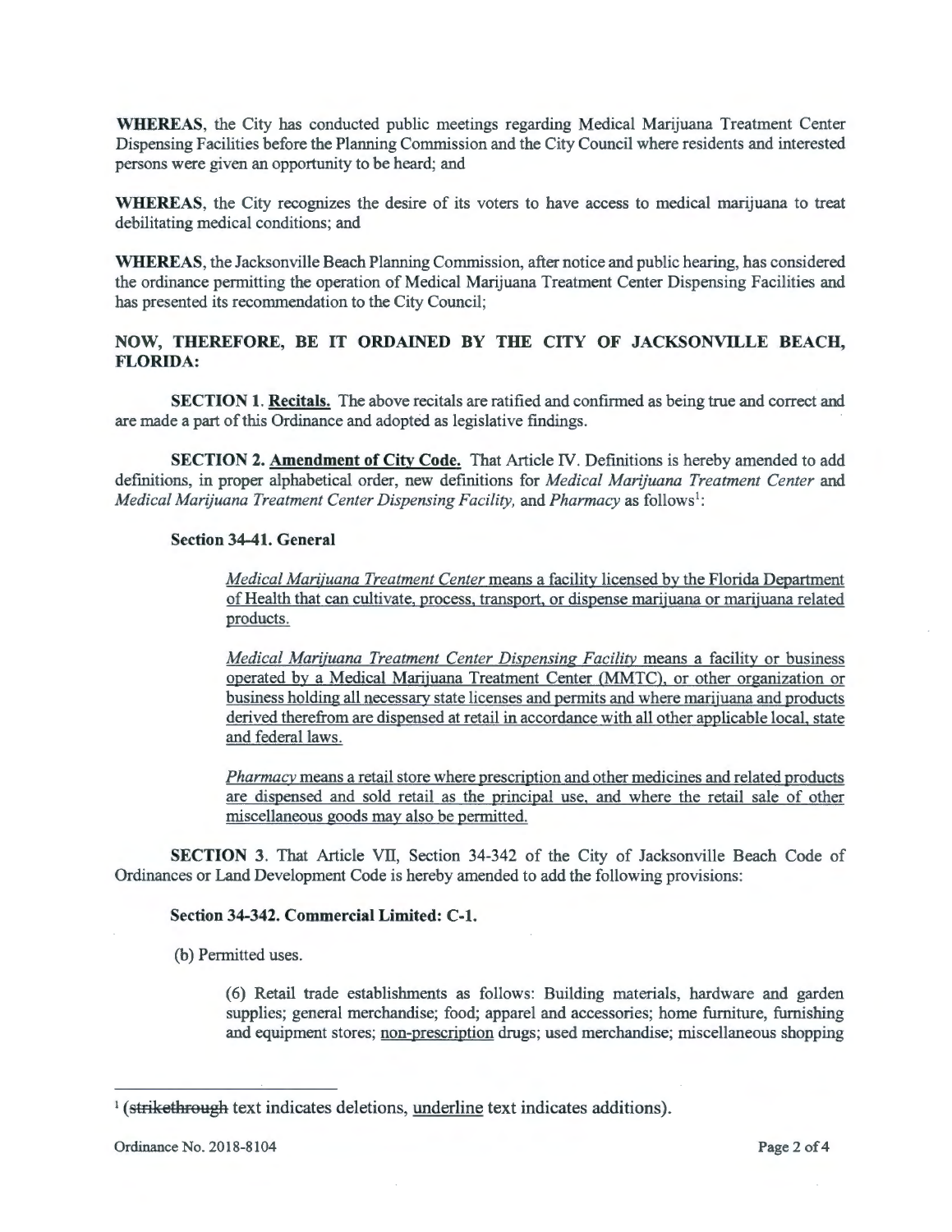goods; fuel dealers; florists; tobacco and newsstands; optical goods; and miscellaneous retail goods.

(d) Conditional uses.

(22) Pharmacy

(23) Medical Marijuana Treatment Center Dispensing Facilities

**SECTION 4.** That Article VII, Section 34-343 of the City of Jacksonville Beach Code of Ordinances or Land Development Code is hereby amended to add the following provisions:

#### **Section 34-343 Commercial General:** C-2.

(b) Permitted uses.

( 10) Retail trade establishments as follows: Building materials, hardware and garden supplies; general merchandise; food; motor vehicle dealers, new and/or used; auto and home supply stores; gasoline service stations; and boat, recreational vehicle and motorcycle dealers; apparel and accessories; home furniture, furnishing and equipment stores; non-prescription drugs; used merchandise; miscellaneous shopping goods; fuel dealers; florists; tobacco and newsstands; optical goods; and miscellaneous retail goods.

(31) Pharmacy

(32) Medical Marijuana Treatment Center Dispensing Facilities

**SECTION 5.** That Article VII Section 34-345 of the City of Jacksonville Beach Code of Ordinances or Land Development Code is hereby amended to add the following provisions:

## **Section 34-345 Central business district: CBD.**

(b) Permitted uses.

(4) Retail trade establishments as follows: Building materials, hardware and garden supplies; general merchandise stores; apparel and accessory stores; home furniture, furnishing and equipment stores; restaurants; non-prescription drugs stores; florists; tobacco stands and newsstands; optical goods stores; and miscellaneous retail goods.

(d) Conditional uses.

(10) Pharmacy

#### (11) Medical Marijuana Treatment Center Dispensing Facilities

**SECTION 6.** That Article VIII, Section 34-408 is hereby added to the City of Jacksonville Beach Code of Ordinances or Land Development Code and is hereby amended to add the following new provisions: